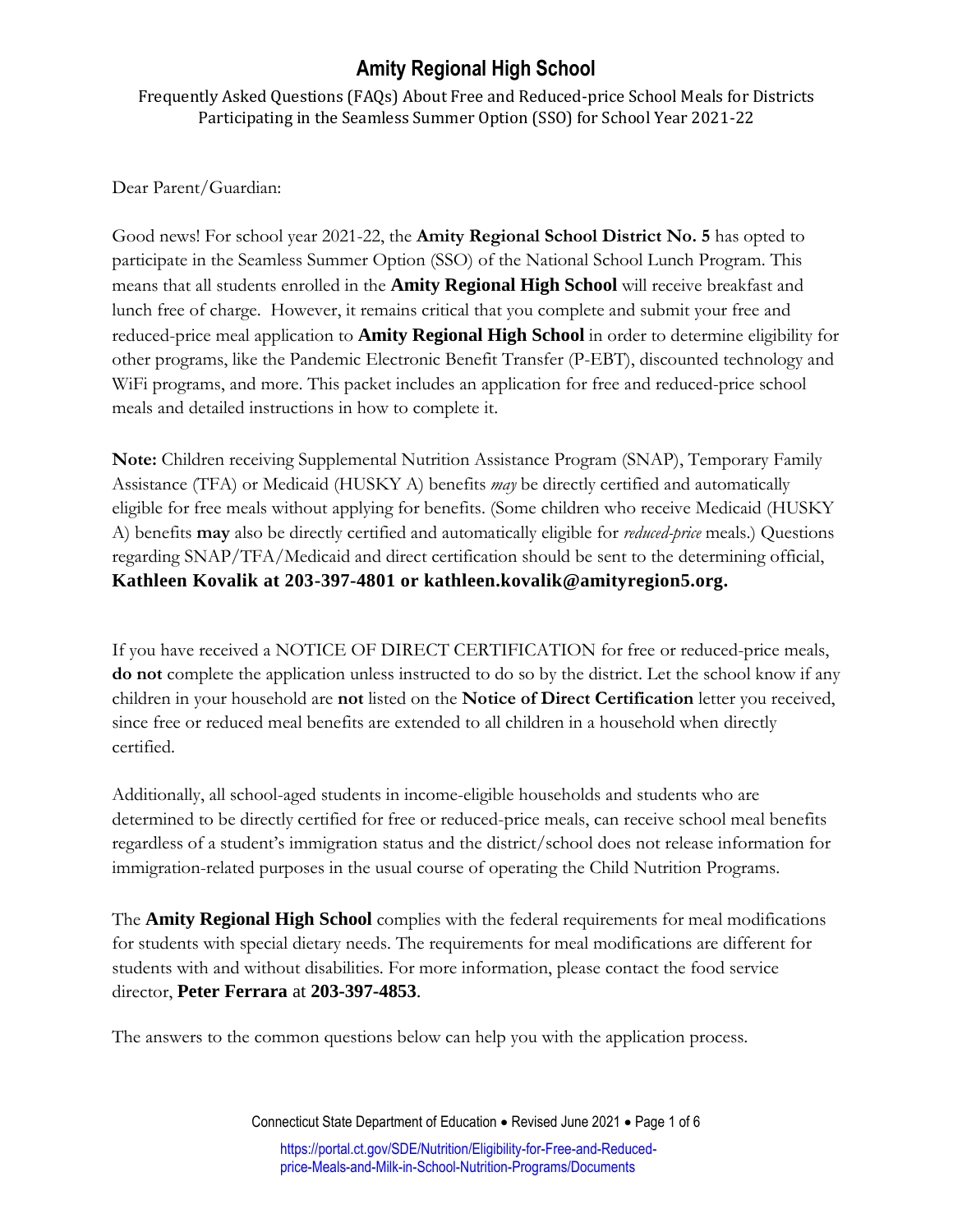## 1. **Who can get free or reduced-price meals**?

- All students residing in households where any member of the household receives SNAP or TFA benefits are eligible for free school meals. Note: *Some* students receiving Medicaid (HUSKY A) benefits are eligible for free or reduced-price school meals.
- Foster children that are under the **legal** responsibility of a foster care agency or court are eligible for free meals. (Note: A foster child is categorically eligible for free meals and may be included as a member of the foster family if the foster family chooses to also apply for benefits for other children. Including children in foster care as members of the household may help other children in the household qualify for benefits. If non-foster children in a foster family are not eligible for free or reduced-price meal benefits, an eligible foster child will still receive free benefits.)
- Students participating in their school's Head Start program are eligible for free meals.
- Students who are designated as homeless or runaway are eligible for free meals.
- Students may receive free or reduced-price meals if your household's income is at or below the limits of the Federal Income Eligibility Guidelines. Your children may qualify for free or reduced-price meals if your household income falls at or below the limits on this chart:

| <b>Reduced Federal Eligibility Income Chart</b><br>(Effective 7/1/2021 to 6/30/2022) |          |         |        |
|--------------------------------------------------------------------------------------|----------|---------|--------|
| Household size                                                                       | Yearly   | Monthly | Weekly |
| $\mathbf{1}$                                                                         | 23,828   | 1,986   | 459    |
| $\overline{2}$                                                                       | 32,227   | 2,686   | 620    |
| $\overline{3}$                                                                       | 40,626   | 3,386   | 782    |
| $\overline{\mathbf{4}}$                                                              | 49,025   | 4,086   | 943    |
| 5                                                                                    | 57,424   | 4,786   | 1,105  |
| 6                                                                                    | 65,823   | 5,486   | 1,266  |
| 7                                                                                    | 74,222   | 6,186   | 1,428  |
| 8                                                                                    | 82,621   | 6,886   | 1,589  |
| Each additional family<br>member                                                     | $+8,399$ | $+700$  | $+162$ |

Connecticut State Department of Education . Revised June 2021 . Page 2 of 6

[https://portal.ct.gov/SDE/Nutrition/Eligibility-for-Free-and-Reduced](https://portal.ct.gov/SDE/Nutrition/Eligibility-for-Free-and-Reduced-price-Meals-and-Milk-in-School-Nutrition-Programs/Documents)[price-Meals-and-Milk-in-School-Nutrition-Programs/Documents](https://portal.ct.gov/SDE/Nutrition/Eligibility-for-Free-and-Reduced-price-Meals-and-Milk-in-School-Nutrition-Programs/Documents)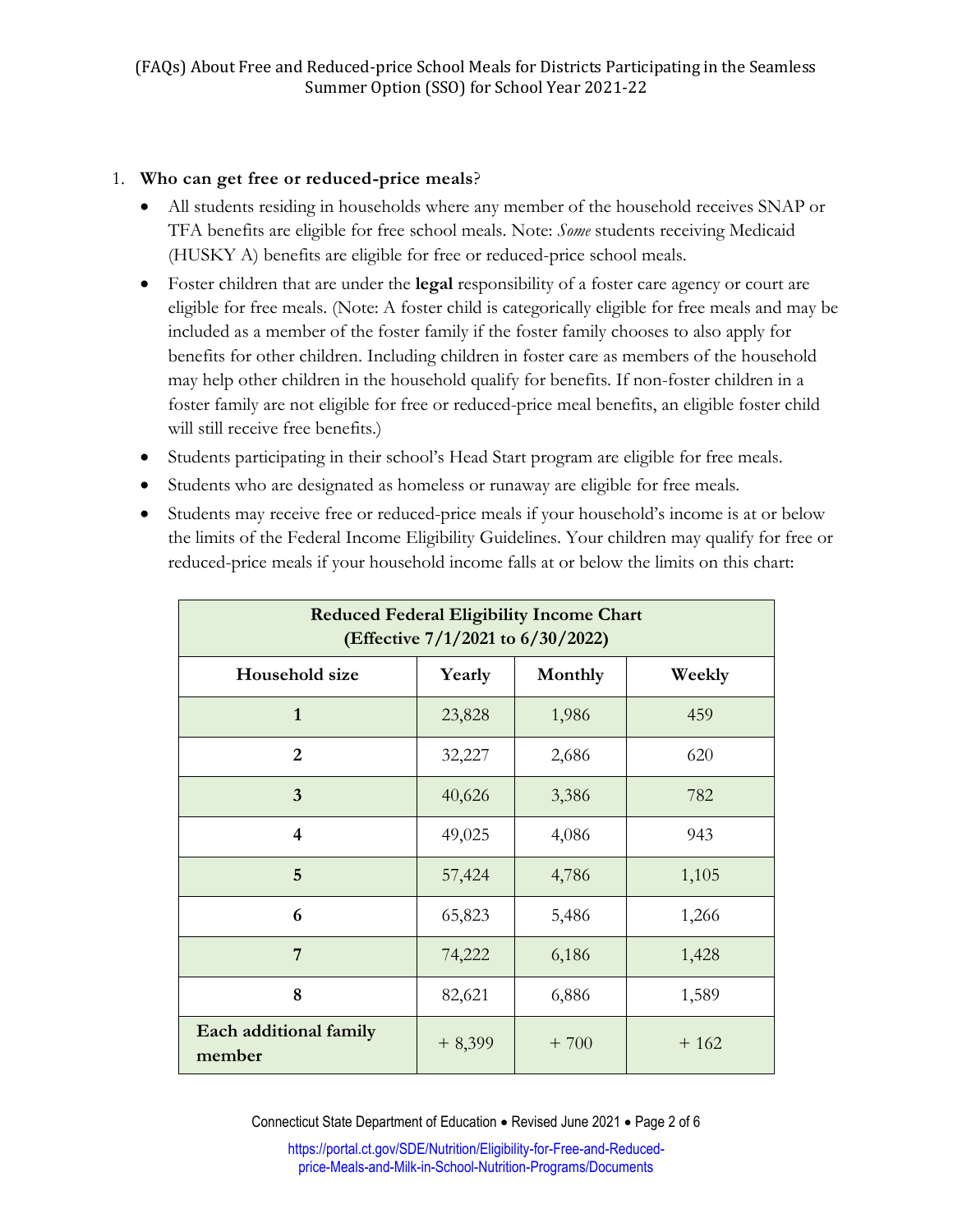- 2. **How do I know if my children qualify as homeless or runaway?** Do the members of your household lack a permanent address? Are you staying together in a shelter, hotel, or other temporary housing arrangement? Does your family relocate on a seasonal basis? Are any children living with you who have chosen to leave their prior family or household? If you believe children in your household meet these descriptions and you have not been told your children will get free school meals, please call **Thomas Brant at 203-397-4821 or email him at** [thomas.brant@amityregion5.org](mailto:thomas.brant@amityregion5.org)**.**
- 3. **Do I need to fill out an application for each child?** No. Use **one** *Free and Reduced-price School Meals Application* for all students in your household*.* We cannot approve an application that is not complete, so be sure to fill out all required information. Return the completed application to **Amity Regional School District No. 5, District Offices, Attention: Kathleen Kovalik, 25 Newton Road, Woodbridge, CT 06525. Phone: (203) 397-4801. Email: kathleen.kovalik@amityregion5.org.**
- 4. **Should I fill out an application if I received a letter this school year saying my children are already approved for free or reduced-price meals?** No, but please read the letter carefully and follow the instructions. If any students in your household were missing from your eligibility notification, contact **Amity Regional School District No. 5, District Offices, Attention: Kathleen Kovalik, 25 Newton Road, Woodbridge, CT 06525. Phone: (203) 397-4801. Email: [kathleen.kovalik@amityregion5.org](mailto:kathleen.kovalik@amityregion5.org)** immediately.
- 5. **Can I apply online?** Yes. You are encouraged to complete the electronic online application for free and reduced-price school meals instead of a paper application when possible. The online application has the same requirements as the paper application and will ask you for the same information. Visit **www.amityregion5.org** to begin or to learn more about the online application process. Contact **Amity Regional School District No. 5, District Offices, Attention: Kathleen Kovalik, 25 Newton Road, Woodbridge, CT 06525. Phone: (203) 397-4801. Email: [kathleen.kovalik@amityregion5.org](mailto:kathleen.kovalik@amityregion5.org)** if you have any questions about the online application.
- 6. **My child's application was approved last year. Do I need to fill out a new one?** Yes. Your child's application is only good for that school year and for up to 30 operating days into the new school year (or until a new eligibility determination is made, whichever comes first). When the carryover period ends, unless you are notified that your children are directly certified or you submit an application that is approved, your children's meals must be claimed at the paid rate. Though encouraged to do so, the LEA is not required to send a reminder or a notice of expired eligibility. Even if your school is offering meals at no cost, it is important that you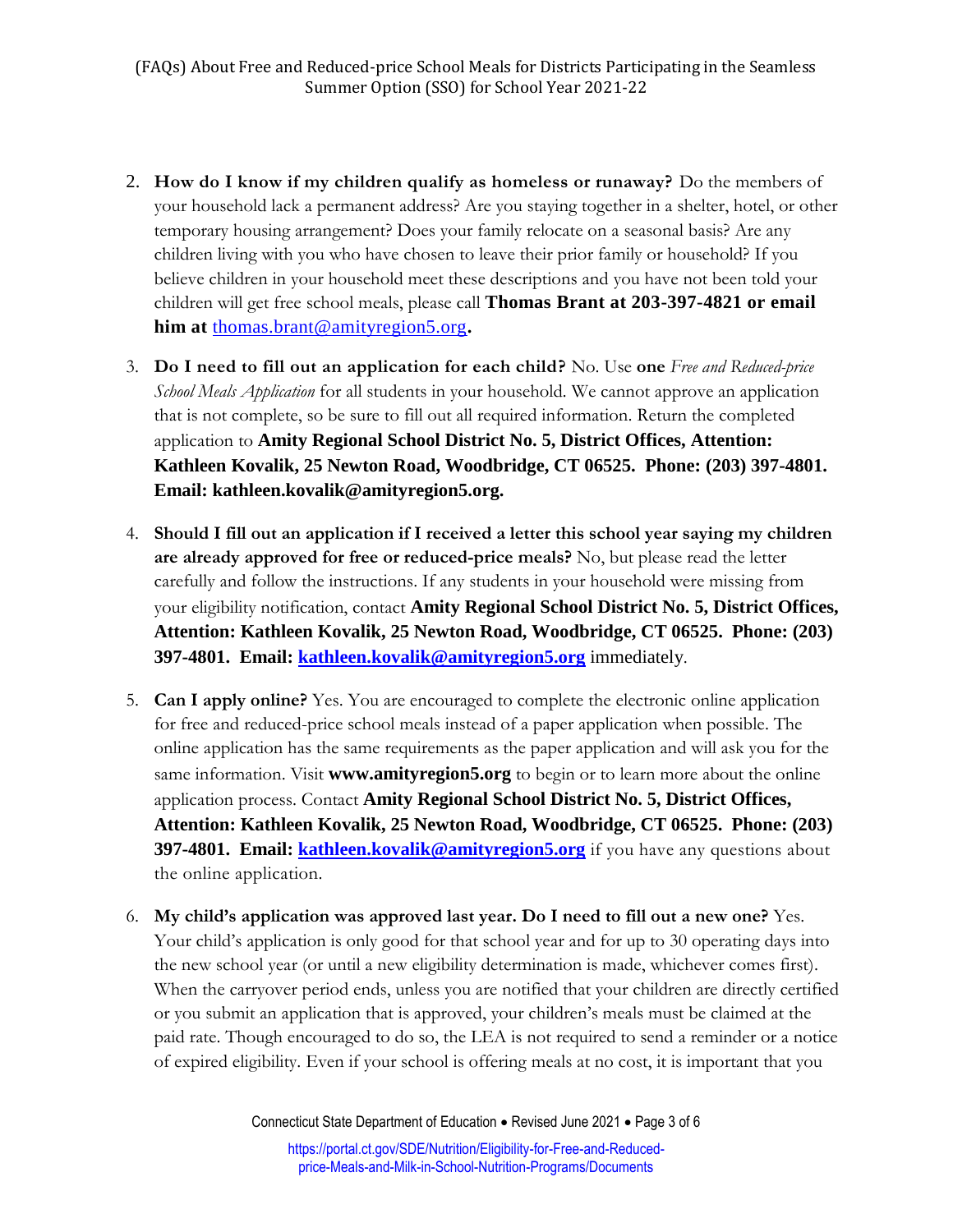submit an application to ensure that in the subsequent school year, your child will remain eligible for free or reduced-price meals for up to 30 operating days.

- 7. **If I get Special Supplemental Program for Women Infants and Children (WIC) benefits, can my children get free meals?** Students in households participating in WIC **may** be eligible for free or reduced-price meals. Please send in an application.
- 8. **Will the information I give be checked?** Yes. We may also ask you to send written proof of the household income you report.
- 9. **If I don't qualify now, may I apply later?** Yes, you may apply at any time during the school year. For example, children with a parent or guardian who becomes unemployed may become eligible for free and reduced-price meals if the household income drops below the income limit.
- 10. **What if I disagree with the school's decision about my application?** You should talk to school officials. You also may ask for a hearing by calling or writing **Amity Regional School District No. 5, District Offices, Attention: Theresa Lumas, 25 Newton Road, Woodbridge, CT 06525. Phone: (203) 397-4813. Email: terry.lumas@amityregion5.org.**
- 11. **May I apply if someone in my household is not a U.S. citizen?** Yes. You, your children or other household members do not have to be U.S. citizens to apply for free or reduced-price school meals.
- 12. **What if my income is not always the same?** List the amount that you **normally** receive. For example, if you normally make \$1,000 each month, but you missed some work last month and only made \$900, put down that you made \$1,000 per month. If you normally get overtime, include it, but do not include it if you only work overtime sometimes. If you have lost a job or had your hours or wages reduced, use your current income.
- 13. **What if some household members have no income to report?** Household members may not receive some types of income we ask you to report on the application, or may not receive income at all. When this happens, please write "0" in the field. However, if any income fields are left empty or blank, those will **also** be counted as zeroes. Please be careful when leaving income fields blank, as we will assume you **meant** to do so.
- 14. **We are in the military. Do we report our income differently**? Your basic pay and cash bonuses must be reported as income. If you get any cash value allowances for off-base housing, food or clothing, or receive Family Subsistence Supplemental Allowance payments,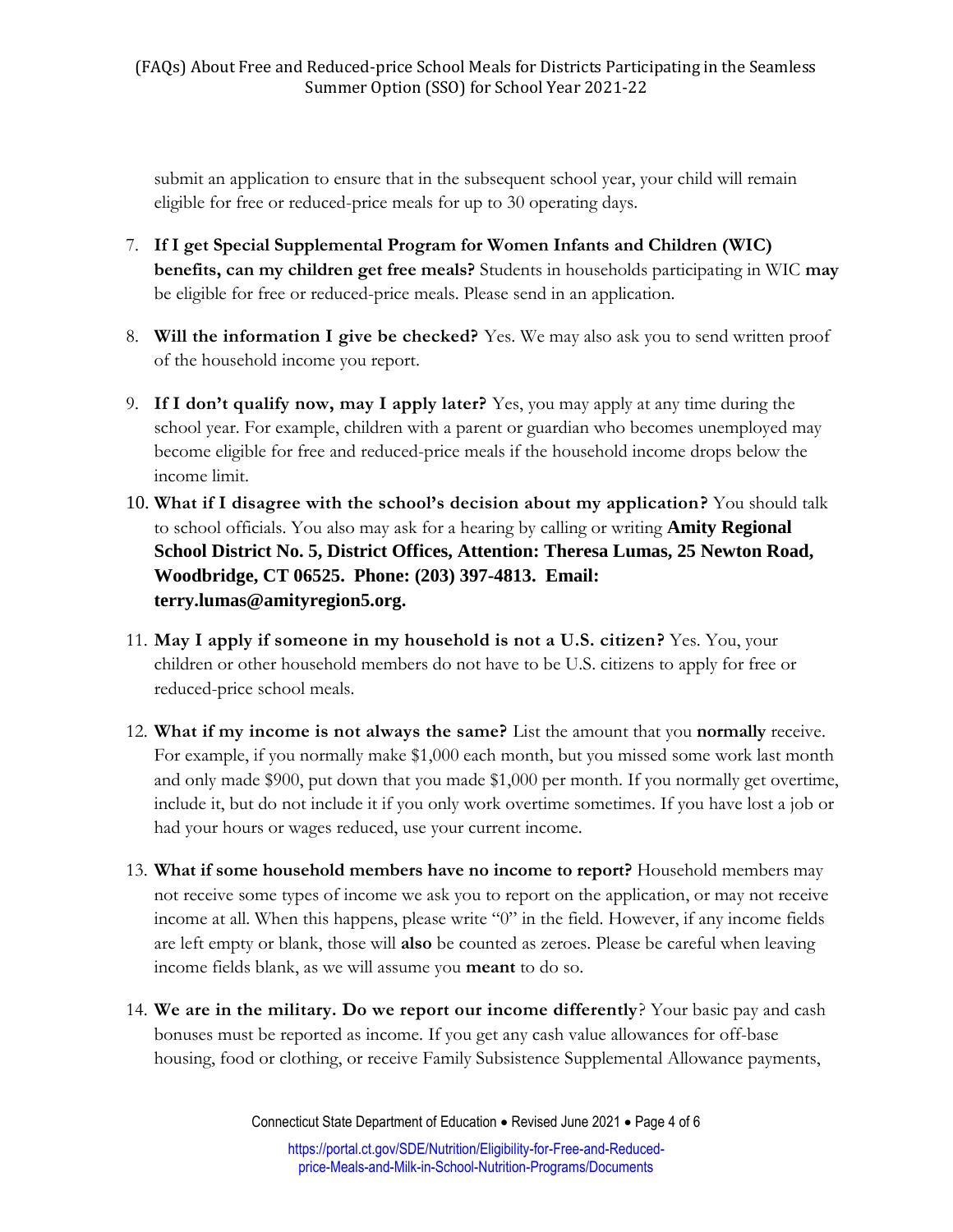these must also be included as income. However, if your housing is part of the Military Housing Privatization Initiative, do not include your housing allowance as income. Any additional combat pay resulting from deployment is also excluded from income.

**What if there isn't enough space on the application for my family?** List any additional household members on a separate piece of paper and attach to your application. Contact **Amity Regional School District No. 5, District Offices, Attention: Kathleen Kovalik, 25 Newton Road, Woodbridge, CT 06525. Phone: (203) 397-4801. Email: [kathleen.kovalik@amityregion5.org](mailto:kathleen.kovalik@amityregion5.org)** to receive a second application.

15. **My family needs more help. Are there other programs we might apply for?** To find out how to apply for SNAP benefits and to contact the Department of Social Services office in your town, contact United Way's free referral number **2-1-1** (free call, statewide).

If you have other questions or need help, call **203-397-4801**.

Sincerely,

**Kathleen Kovalik Assistant Director of Finance and Administration**